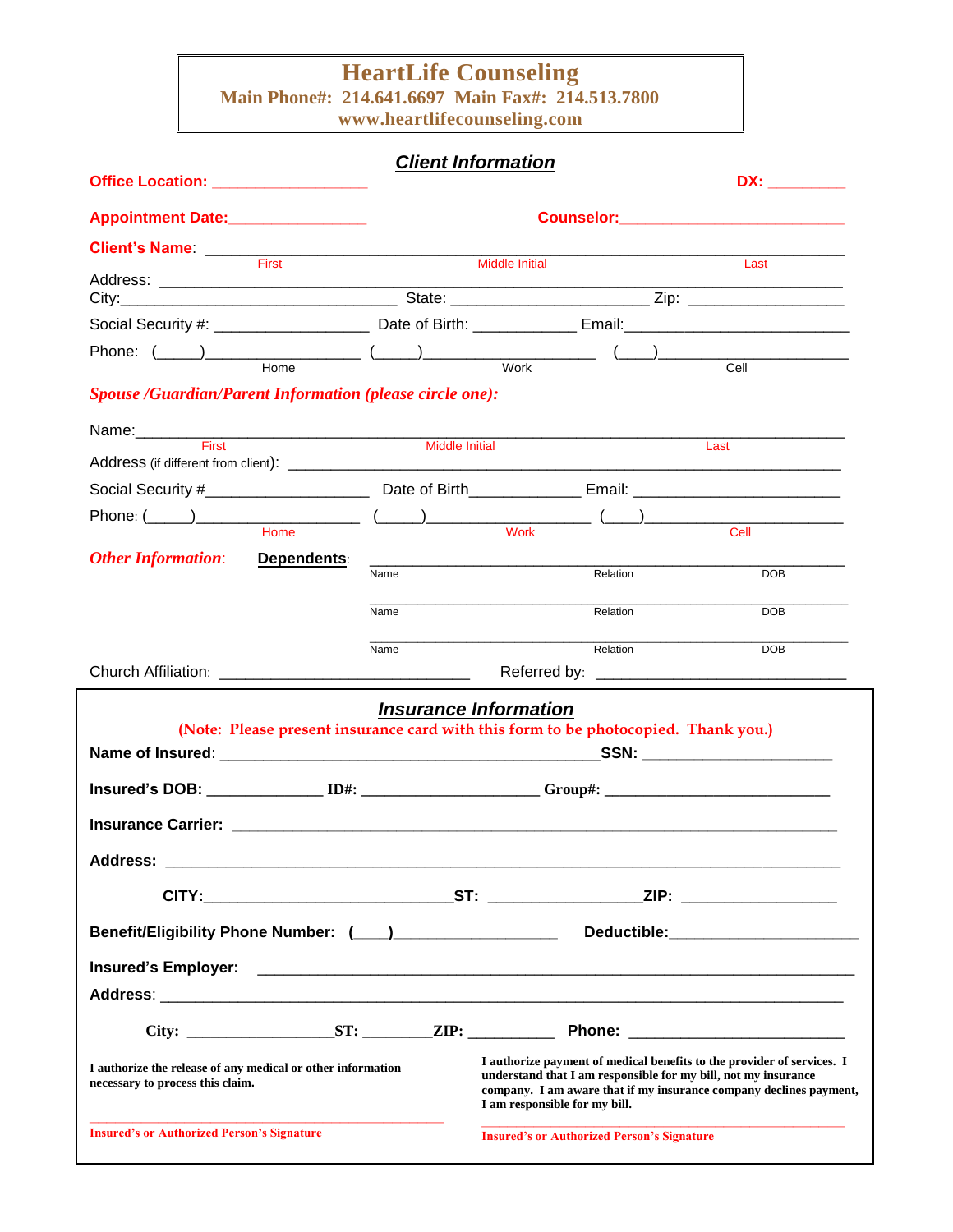## **HeartLife Counseling**

Welcome to **HeartLife Counseling**! It is our deepest desire to help you with whatever problem has brought you here. Our hope is to compassionately handle your struggle with grace and kindness and help guide you to where you need to be. Together we will work towards that solution as a team. **HeartLife Counseling** is dedicated to guiding individuals to a greater understanding of themselves as well as the world around them. For **HeartLife Counseling**, this is done in a holistic manner where counseling can include issues surrounding thoughts, feelings, actions, and beliefs. It is important to understand that counseling can only work if you are willing to open up every area of your life for self-examination. This can be a slow process if necessary, but it doesn't have to be. **HeartLife Counseling** is goal oriented and directive. We are dedicated to being an objective third party that will guide you towards looking at your circumstances from multiple perspectives and points of view. This intensive level of counseling can be difficult, but it is definitely worth it.

**Confidentiality:** Everything spoken here at **HeartLife** is protected by the confidentiality statutes of the State of Texas. That means **HeartLife Counseling** will in no way disclose any information without your written consent except in the following situations: (a) If you threaten grave bodily harm or death to yourself or another person, your counselor is required by ethical standards to inform the intended victim and/or appropriate law enforcement agencies; (b) if you report to your counselor your knowledge of the physical or sexual abuse of a minor child by an adult or of an elder (over 65) by an adult, your counselor is required by law to inform the appropriate child welfare agency which may then investigate the matter; (c) if your counselor is required by a court of law (court order) to turn over records to the court or is ordered to testify regarding those records.

**Supervision: HeartLife Counseling** operates as a team to improve the quality of counseling. Your session may be discussed with your counselor's colleagues, but only with your permission.

**Appointments:** Counseling sessions are 45-50 minutes. For counseling to be effective several things are required: commitment to the process through faithfully attending appointments; completing "homework assignments" between sessions; establishing clearly defined goals (the counselor will help do this in the first session); and a willingness to accept the truth. **HeartLife Counseling** requires that 24 hours notice be given if canceling an appointment becomes necessary. You will be billed for the session if less than 24 hours notice is given; emergency situations may be discussed with your counselor.

**Financial Policy:** The standard fee for services provided by **HeartLife Counseling** is \$135.00 for the initial session and \$125.00 per session thereafter. Payment is due when counseling services are rendered, at the end of the session. **HeartLife** does participate in some managed care agreements with insurance companies. **HeartLife** will agree to file insurance claims on an in-network basis where applicable or on an out-of-network basis with mental health benefits if the client has applicable insurance coverage. The client is responsible for any co-payments, deductibles, and non-allowed charges. It is the client's responsibility to know what their insurance policy covers and to make sure the deductible is met. The issue of fee and reimbursement will be discussed and determined by the client and counselor during the first session. **HeartLife Counseling** will provide an invoice to the client at each session.

Please let your Counselor know if you have any questions.

| If client is under 18, I                   | (please print), have legal custody and give my consent for counseling                                                                          |
|--------------------------------------------|------------------------------------------------------------------------------------------------------------------------------------------------|
|                                            | of the above named minor. If client is a child/children of divorce, <b>HeartLife Counseling</b> will need a copy of the divorce decree showing |
| the legal custodian of the child/children. |                                                                                                                                                |

Signature of Parent or Guardian

All members of your family who are involved in counseling need to sign below, indicating understanding of these policies and procedures.

#### **ACKNOWLEDGED:**

Date: \_\_\_\_\_\_\_\_\_\_\_\_\_\_\_\_ Clients Signatures: \_\_\_\_\_\_\_\_\_\_\_\_\_\_\_\_\_\_\_\_\_\_\_\_\_\_\_\_\_\_\_\_\_\_\_\_\_\_\_\_\_\_\_\_\_\_\_\_\_

\_\_\_\_\_\_\_\_\_\_\_\_\_\_\_\_\_\_\_\_\_\_\_\_\_\_\_\_\_\_\_\_\_\_\_\_\_\_\_\_\_\_\_\_\_\_\_\_\_

\_\_\_\_\_\_\_\_\_\_\_\_\_\_\_\_\_\_\_\_\_\_\_\_\_\_\_\_\_\_\_\_\_\_\_\_\_\_\_\_\_\_\_\_\_

Date: \_\_\_\_\_\_\_\_\_\_\_\_\_\_\_\_ Counselor Signature: \_\_\_\_\_\_\_\_\_\_\_\_\_\_\_\_\_\_\_\_\_\_\_\_\_\_\_\_\_\_\_\_\_\_\_\_\_\_\_\_\_\_\_\_\_\_\_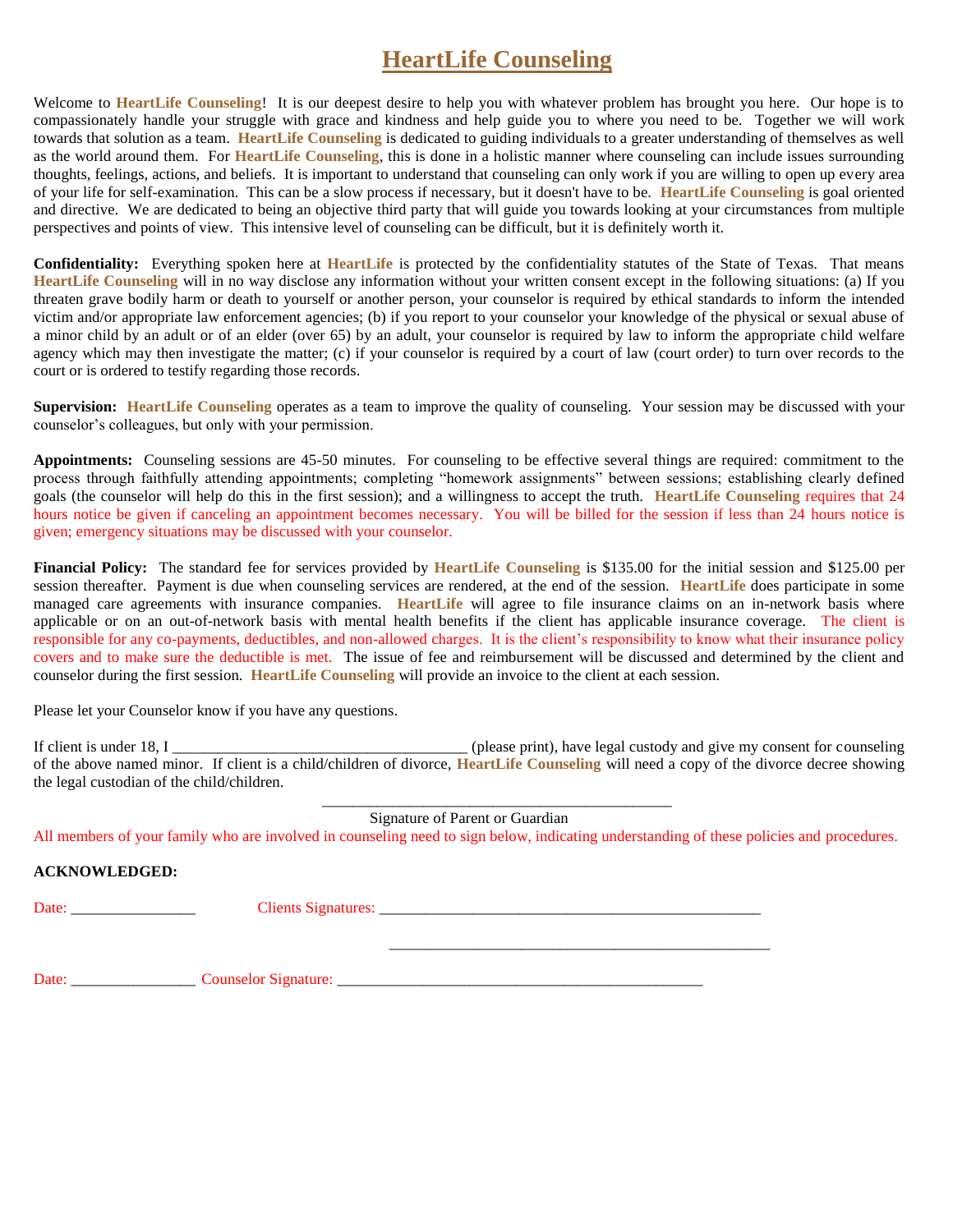## *NOTICE OF PRIVACY PRACTICES (Client's copy)*

**THIS NOTICE DESCRIBES HOW HEALTH INFORMATION ABOUT YOU MAY BE USED AND DISCLOSED AND HOW YOU CAN GET ACCESS TO THIS INFORMATION. PLEASE REVIEW IT CAREFULLY. THE PRIVACY OF YOUR INFORMATION IS IMPORTANT TO US.**

#### OUR LEGAL DUTY

**We are required by applicable federal and state law to maintain the privacy of your health information. We are also required to give you this Notice about our privacy practices, our legal duties, and your rights concerning your health information. We must follow the privacy practices that are described in this Notice while it is in effect. This Notice takes effect April 14, 2003, and will remain in effect until we replace it.** 

**We reserve the right to change our privacy practices and the terms of this Notice at any time, provided such changes are permitted by applicable law. Before we make a significant change in our privacy practices, we will change this Notice and make a new Notice available upon request.** 

#### USES & DISCLOSURES FOR TREATMENT, PAYMENT, AND HEALTH CARE OPERATIONS

- **1. We may use or disclose your protected health information (PHI), for treatment, payment, and health care operations purposes. To help clarify these terms, here are some definitions:** 
	- o *"PHI"* **refers to information in your health record that could identify you.**
	- o *"Treatment, Payment, and Health Care Operations"*
		- *Treatment* **is when we provide, coordinate, or manage your health care and other services related to your health care. An example of treatment would be when we consult with another health care provider, such as your family physician, or other practitioner.**
		- *Payment* **is when we obtain reimbursement for your healthcare. Examples of payment are when we disclose your PHI to your health insurer to obtain reimbursement for your health care or to determine eligibility or coverage.**
		- *Health Care Operations* **are activities that relate to the performance and operation of our practice. Examples of health care operations are quality assessment and improvement activities, business related matters, such as audits and administrative services, and case management and care coordination.**
	- o *"Use"* **applies only to activities within HeartLife Counseling, such as sharing, employing, applying, utilizing, examining, and analyzing information that identifies you.**
	- o *"Disclosure"* **applies to activities outside of HeartLife Counseling, such as releasing, transferring, or providing access to information about you to other parties.**
- **2. We may disclose to a family member, other relative, a close personal friend of yours, or any other person identified by you, the health information directly relevant to such a person's involvement with your care or payment related to your health care.**

#### USES AND DISCLOSURES REQUIRING AUTHORIZATION

**We may use or disclose PHI for purposes outside of treatment, payment, and health care operations when your appropriate authorization is obtained. An** *"authorization"* **is written permission that is above and beyond the general consent that permits only specific disclosures. In those instances, when we are asked for information for purposes outside of treatment, payment, and health care operations, we will obtain an authorization from you before releasing this information. We will also need to obtain an authorization before releasing your counseling notes.** *"Counseling notes"* **are notes we have made about our conversation during a private, group, joint, or family counseling session, which we have kept separate from the rest of your medical record. These notes are given a greater degree of protection than PHI.**

**You may revoke all such authorizations (of PHI or counseling notes) at any time, provided each revocation is in writing. You may not revoke an authorization to the extent that (1) we have relied on that authorization; or (2) if the authorization was obtained as a condition of obtaining insurance coverage, and the law provides the insurer the right to contest the claim under the policy.**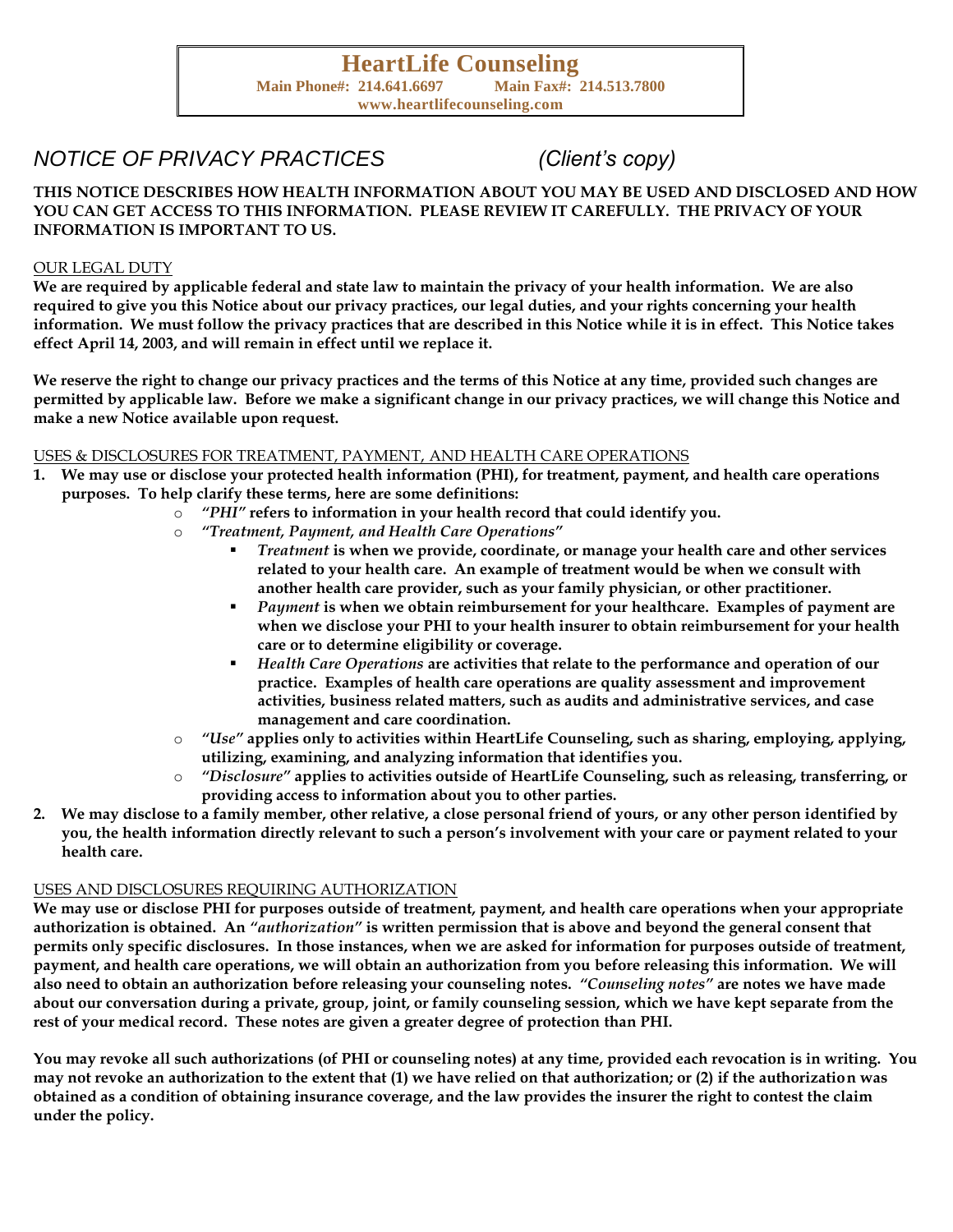#### **UESES AND DISCOLSURES WITH NEITHER CONSENT NOR AUTHRIZAITON**

We may use or disclose PHI without your consent or authorization in the following circumstances:

- Child Abuse: If we have cause to believe that a child has been, or may be, abused, neglected, or sexually abused, we must make a report of such within 48 hours to the Texas Department of Protective and Regulatory Services, the Texas Youth Commission, or to any local or state law enforcement agency.
- Adult and Domestic Abuse: If we have cause to believe that an elderly or disabled person is in a state of abuse, neglect, or exploitation, we must immediately report such to the Texas Department of Protective and Regulatory Services.
- **Health Oversight:** If a complaint is filed against us with the State Board of Examiners, the board has the authority to subpoena confidential mental health information from us relevant to that complaint.
- **Judicial or Administrative Proceedings:** If you are involved in a court proceeding and a request is made for information about your diagnosis and treatment and the records thereof , such information is privileged under state law, and we will not release information without written authorization from you or your personal or legally appointed representative, or a court order. The privilege does not apply when you are being evaluated for a third party or where the evaluation is court ordered. You will be informed in advance if this is the case.
- **Serious Threat to Health or Safety:** If we determine that there is a probability of imminent physical injury by you to yourself or others, or there is a probability of immediate mental or emotional injury to you, we may disclose relevant confidential mental health information to medical or law enforcement personnel.
- **Worker's Compensation:** If you file a worker's compensation claim, we may disclose records relating to your diagnosis and treatment to your employer's insurance carrier.

#### **PATIENT RIGHTS**

- **Right to Request Restrictions:** You have the right to request restrictions on certain uses and disclosures of protected health information about you. However, we are not required to agree to a restriction you request.
- **Right to Receive Confidential Communications by Alternative Means and at Alternative Locations:** You have the right to request and receive confidential communications of PHI by alternative means and at alternative locations.
- **Right to Inspect and Copy:** You have the right to inspect or obtain a copy (or both) of PHI in our mental health and billing records used to make decisions about you for as long as the PHI is maintained in the record. We may deny your access to PHI under certain circumstances, but in some cases you may have this decision reviewed. On your request, we will discuss with you the details of the request and denial process.
- **Right to Amend:** You have the right to request an amendment of PHI for as long as the PHI is maintained in the record. We may deny your request. On your request, we will discuss with you the details of the amendment process.
- **Right to an Accounting:** You generally have the right to receive an accounting of disclosures of PHI for which you have neither provided consent nor authorization (as described previously). On your request, we will discuss with you the details of the accounting process.

#### **QUESTIONS OR COMPLAINTS**

For more information about our privacy policy or have questions or concerns, please contact us. If you are concerned that we have violated your privacy rights, or you disagree with a decision we made about access to your records, you may complain to us using the contact information listed at the end of this Notice. You may also send a written complaint to the Secretary of the U.S. Department of Health and Human Services. We will provide you with that address to file your complaint upon request.

Contact Officer: Chris Dockins Telephone: 214-641-6697 Address: 6021 Morriss Road, Suite 106 Flower Mound, TX 75028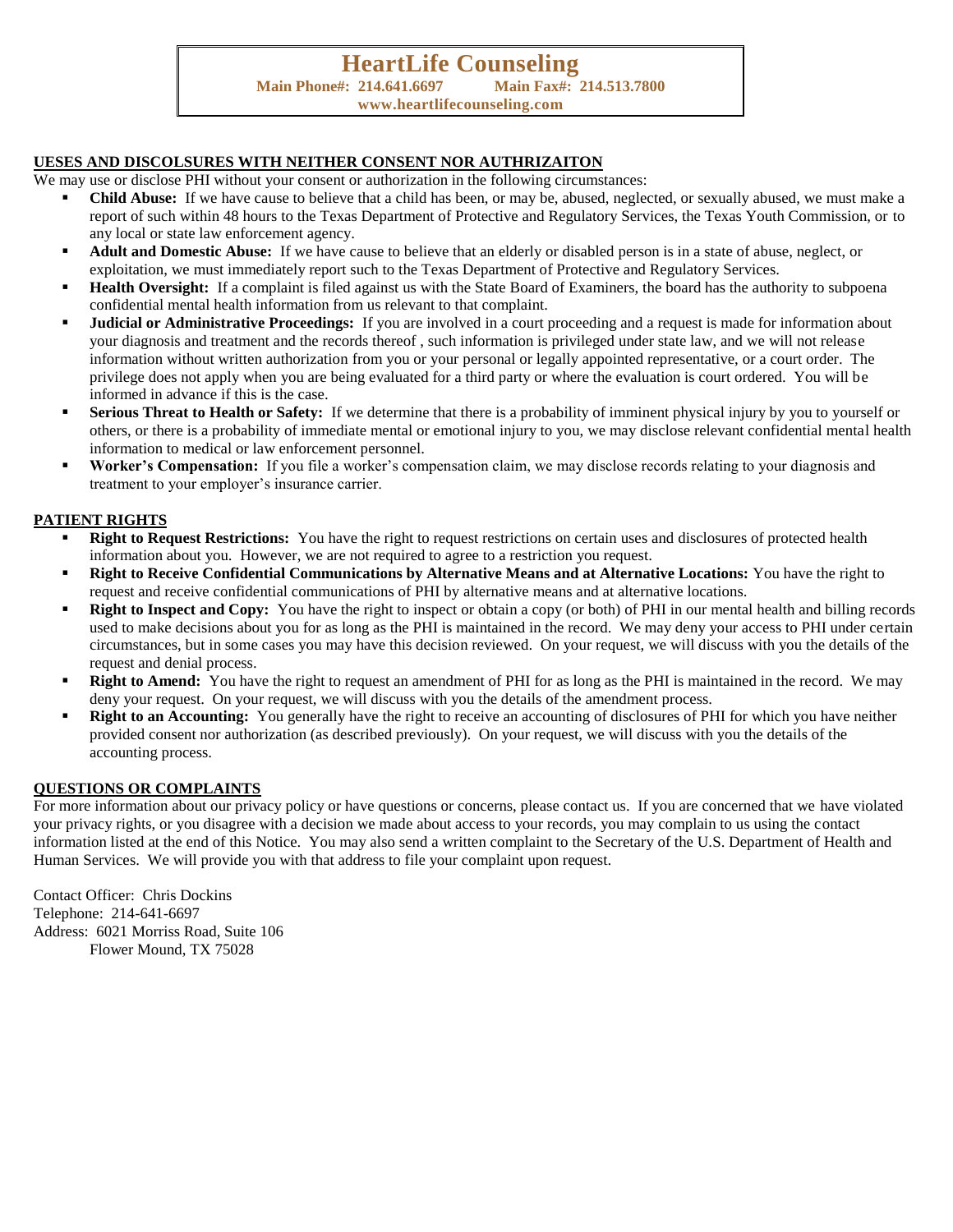# **ACKNOWLEDGEMENT OF RECEIPT OF PRIVACY PRACTICES**

| I,                    | have received a copy of this office's Notice |  |
|-----------------------|----------------------------------------------|--|
| of Privacy Practices. |                                              |  |
|                       |                                              |  |
|                       | Signature                                    |  |
|                       |                                              |  |
|                       | Date                                         |  |
|                       |                                              |  |
|                       | Signature                                    |  |
|                       | Date                                         |  |
|                       |                                              |  |
|                       |                                              |  |
|                       | FOR OFFICE USE ONLY                          |  |
|                       |                                              |  |

**We attempt to obtain written acknowledgement of receipt of Notice of Privacy Practices, but acknowledgement could not be obtained because:**

**\_\_\_\_\_\_\_\_\_\_\_\_\_\_\_\_\_\_\_\_\_\_\_\_\_\_\_\_\_\_\_\_\_\_\_\_\_\_\_\_\_\_\_\_\_\_\_\_\_\_\_\_\_\_\_\_\_\_\_\_\_\_\_\_\_\_\_\_\_\_\_\_\_\_\_\_\_\_\_\_\_\_\_\_\_\_\_\_\_\_\_\_\_\_\_\_\_\_\_ \_\_\_\_\_\_\_\_\_\_\_\_\_\_\_\_\_\_\_\_\_\_\_\_\_\_\_\_\_\_\_\_\_\_\_\_\_\_\_\_\_\_\_\_\_\_\_\_\_\_\_\_\_\_\_\_\_\_\_\_\_\_\_\_\_\_\_\_\_\_\_\_\_\_\_\_\_\_\_\_\_\_\_\_\_\_\_\_\_\_\_\_\_\_\_\_\_\_\_**

| - |
|---|
|   |
|   |
|   |

**Individual refused to sign Communications barriers prohibited obtaining the acknowledgment An emergency situation prevented us from obtaining acknowledgment Other (specify below)**

**\_\_\_\_\_\_\_\_\_\_\_\_\_\_\_\_\_\_\_\_\_\_\_\_\_\_\_\_\_\_\_\_\_\_\_\_\_\_\_\_\_\_\_\_\_\_\_\_\_\_\_\_\_\_\_\_\_**